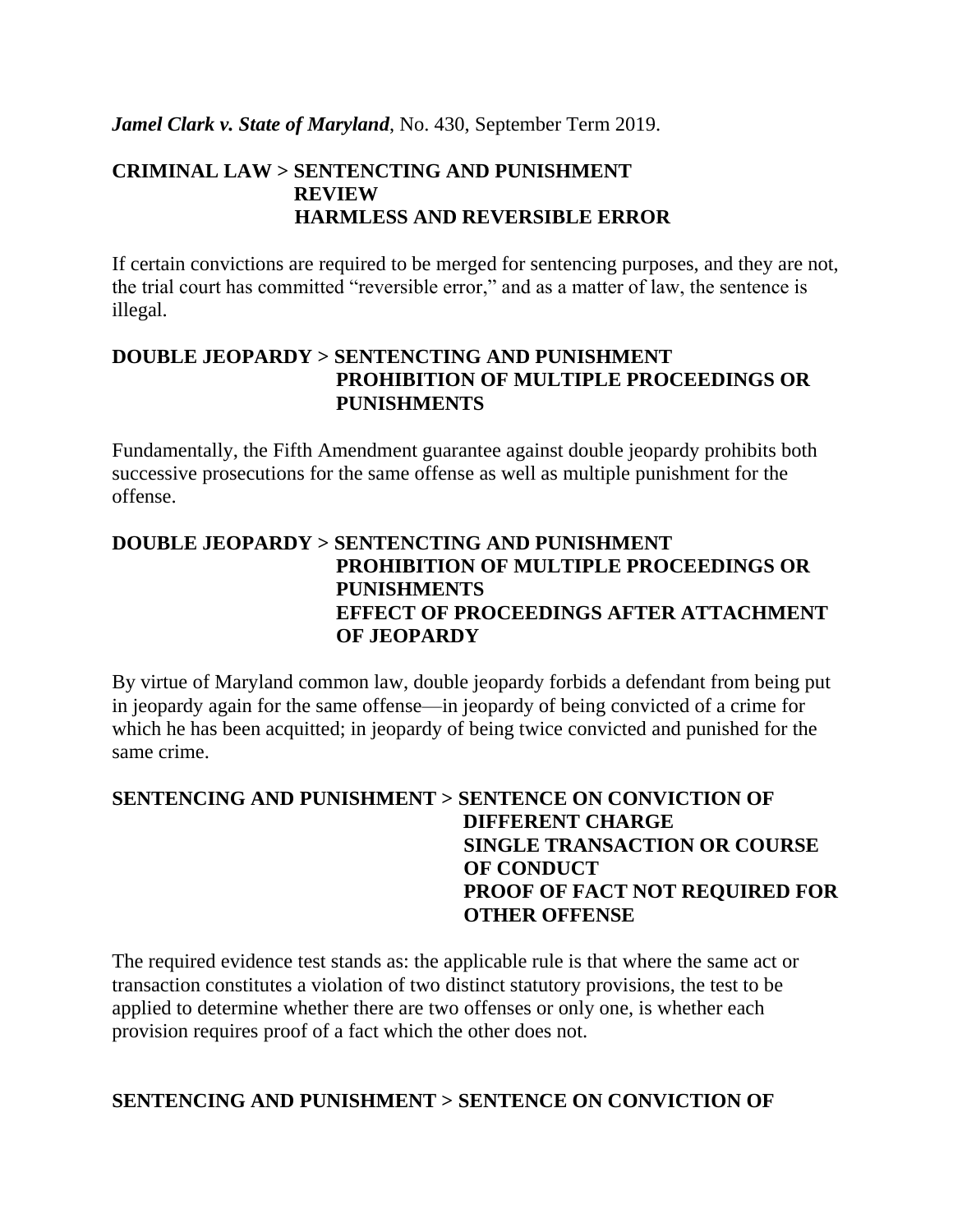#### **DIFFERENT CHARGE SINGLE TRANSACTION OR COURSE OF CONDUCT PROOF OF FACT NOT REQUIRED FOR OTHER OFFENSE**

If each offense requires proof of a fact which the other does not, or in other words, if each offense contains an element which the other does not, the offenses are not the same for double jeopardy purposes even though arising from the same conduct or episode. But, where only one offense requires proof of an additional fact, so that all elements of one offense are present in the other, the offenses are deemed to be the same for double jeopardy purposes.

# **SENTENCING AND PUNISHMENT > SENTENCE ON CONVICTION OF DIFFERENT CHARGE SINGLE TRANSACTION OR COURSE OF CONDUCT PROOF OF FACT NOT REQUIRED FOR OTHER OFFENSE MERGER OF OFFENSES**

When a defendant is convicted of a felony involving a controlled dangerous substance, they have been disqualified from possessing a firearm, while someone who has not been convicted of a felony under Title 5 of the Criminal Law Code is allowed to possess a firearm, within the purview of the law and subject to other prerequisites. Essentially, CR § 5-622 places a condition on who can and cannot possess a firearm. On the other hand, CR § 4-303 places no condition on whether someone can or cannot possess an assault weapon. Under section (a)(2) of CR § 4-303, no person can possess an assault weapon, notwithstanding the limited exceptions noted in CR § 4-303(b).

#### **SENTENCING AND PUNISHMENT > SENTENCE ON CONVICTION OF**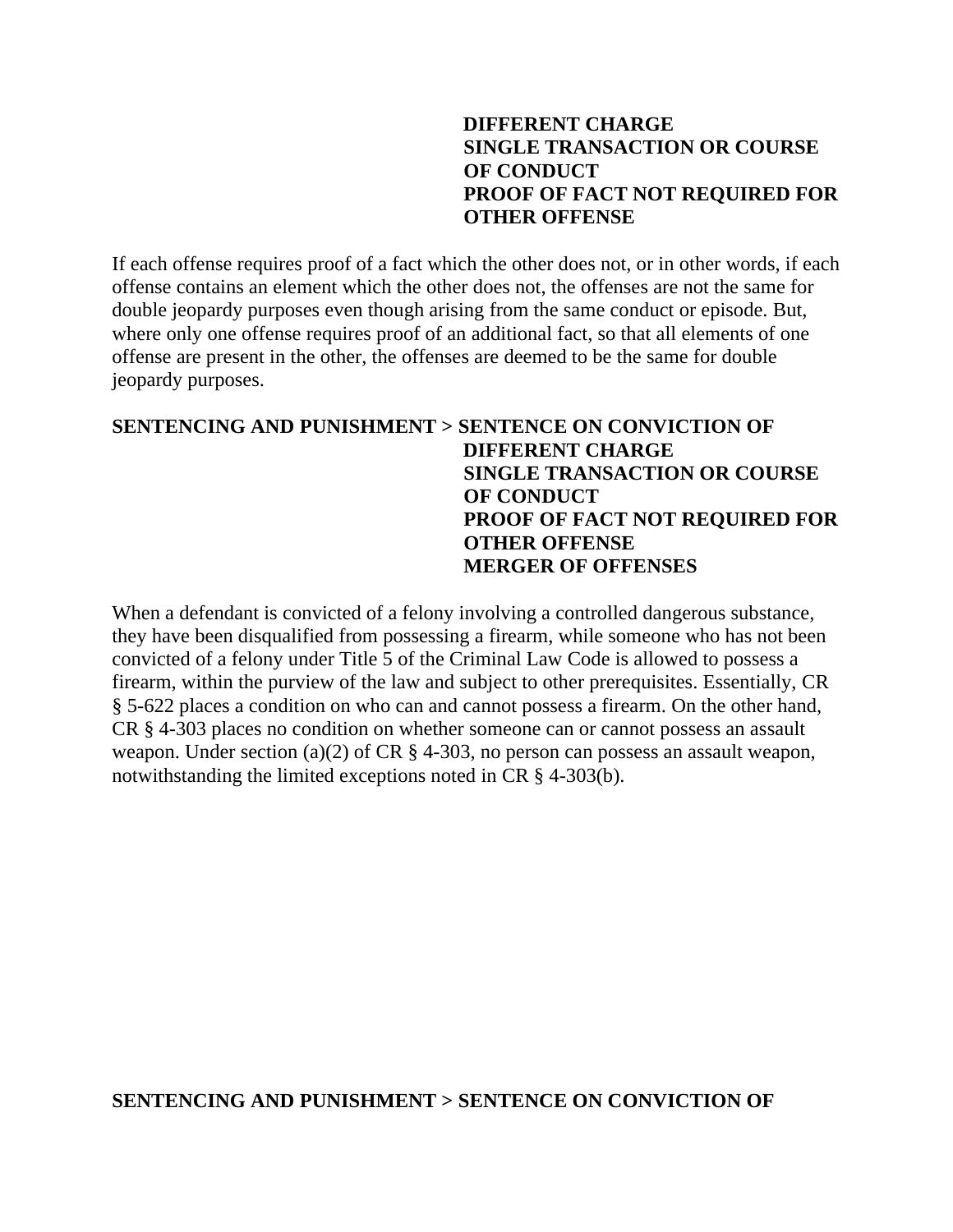# **DIFFERENT CHARGE SINGLE TRANSACTION OR COURSE OF CONDUCT PROOF OF FACT NOT REQUIRED FOR OTHER OFFENSE MERGER OF OFFENSES**

Appellant's conviction for possession of an assault weapon was not required to be merged, for sentencing purposes, into the conviction for possession of a firearm by a person previously convicted of a felony involving a controlled dangerous substance, since each crime required proof that the other did not, and each offense can exist without the other. Md. Code Ann., Crim. Law ("CR") § 5-622(b), CR § 4-303(a)(2).

# **SENTENCING AND PUNISHMENT > SENTENCE ON CONVICTION OF DIFFERENT CHARGE SINGLE TRANSACTION OR COURSE OF CONDUCT PROOF OF FACT NOT REQUIRED FOR OTHER OFFENSE MERGER OF OFFENSES**

A defendant can in fact be subject to the offense of possession of a firearm having been previously convicted of a felony involving a controlled dangerous substance, and not to the offense of possession of an assault weapon, simply because while all assault weapons may be firearms, not all firearms are assault weapons.

# **CRIMINAL LAW > IN GENERAL NATURE AND ELEMENTS OF CRIME RULE OF LENITY**

The rule of lenity—a principle of statutory interpretation—can require the merger of sentences even when the required evidence test has not been satisfied and is only applicable where at least one of the two offenses subject to the merger analysis is a statutory offense.

**CRIMINAL LAW > IN GENERAL**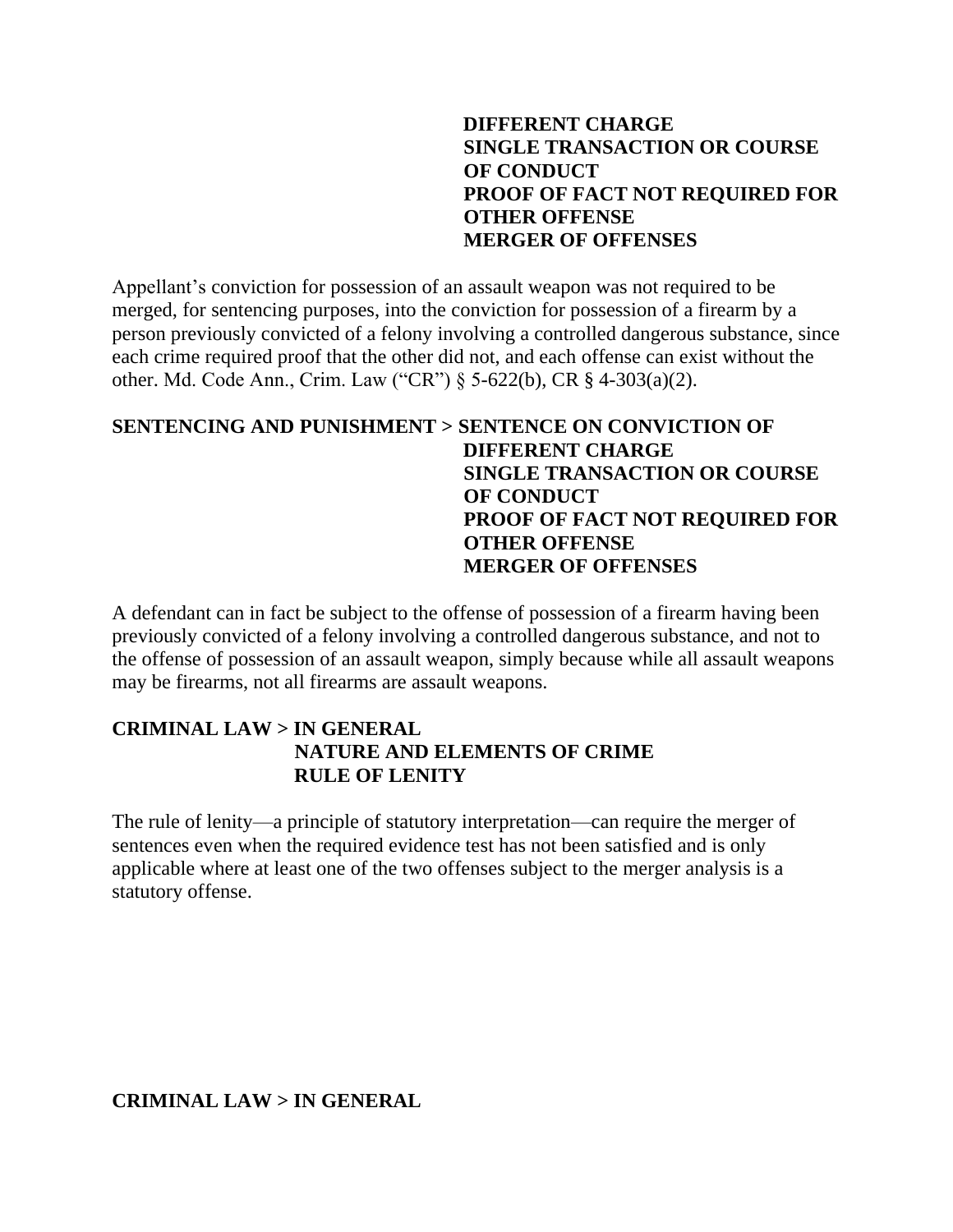# **NATURE AND ELEMENTS OF CRIME RULE OF LENITY STATUTORY PROVISIONS CONSTRUCTION AND OPERATION IN GENERAL LIBERAL AND STRICT CONSTRUCTION**

In a "probing examination" of the rule of lenity, this Court has acknowledged that "an inquiry into legislative intent is not only meaningless when at least one statute is not involved but is also meaningless when two statutes were enacted years apart and were not focused on the same subject matter. Therefore, if two separate criminal statutes create separate offenses based on different criminal behavior with different criminal consequences, and there is no relevant legislative history suggesting that the Legislature intended to prohibit the imposition of separate sentences for the two separate crimes, then the rule of lenity is inapplicable.

#### **CRIMINAL LAW > IN GENERAL NATURE AND ELEMENTS OF CRIME RULE OF LENITY STATUTORY PROVISIONS CONSTRUCTION AND OPERATION IN GENERAL LIBERAL AND STRICT CONSTRUCTION**

Undoubtedly, these two criminal statutes proscribe two different criminal behaviors, with differing legislative policies behind their enactment, along with distinct punishments for violation of the prohibited acts stated therein. We do not find any indication of ambiguity in the application of these statutes, nor do we believe that it is "intrinsically unclear" as to the circumstances in which the statutes would be applicable. CR  $\S$  5-622(b), CR  $\S$  4-303(a)(2).

### **CRIMINAL LAW > IN GENERAL NATURE AND ELEMENTS OF CRIME SENTENCE ON CONVICTION OF DIFFERENT CHARGE FUNDAMENTAL FAIRNESS**

Fundamental fairness is one of the most basic considerations in all our decisions in meting out punishment for a crime. In deciding whether fundamental fairness requires merger, we have looked to whether the two crimes are part and parcel of one another, such that one crime is an integral component of the other.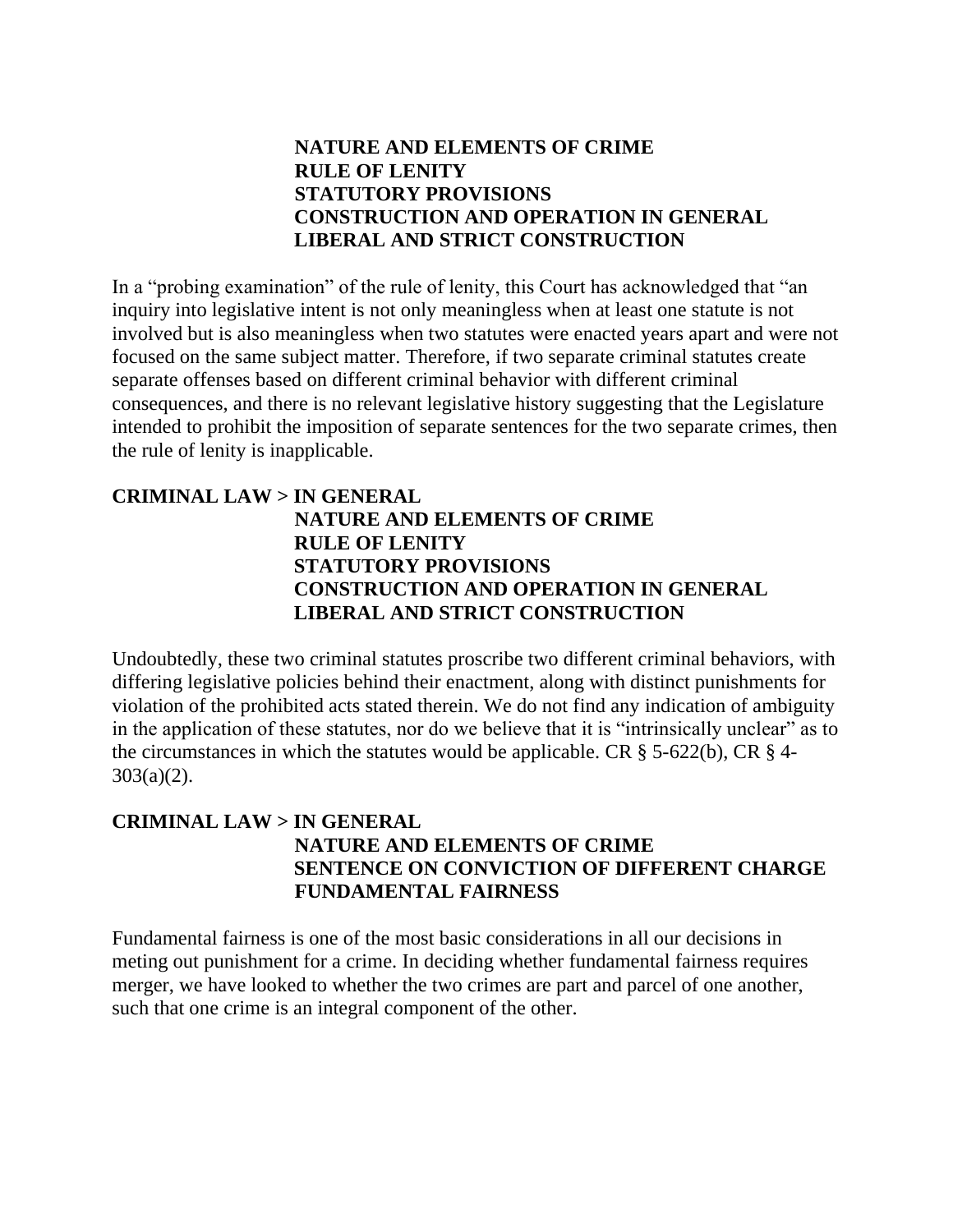# **CRIMINAL LAW > SENTENCTING AND PUNISHMENT REVIEW PRESENTATION AND RESERVATION IN LOWER COURT OF GROUNDS OF REVIEW**

Although a defendant may attack an illegal sentence by way of direct appeal, the fundamental fairness test does not enjoy the same procedural dispensation of [Md.] Rule 4–345(a) that permits correction of an illegal sentence without a contemporaneous objection.

# **CRIMINAL LAW > SENTENCTING AND PUNISHMENT REVIEW PRESENTATION AND RESERVATION IN LOWER COURT OF GROUNDS OF REVIEW**

Appellant did not properly preserve his fundamental fairness argument for appellate review. Nevertheless, even if Appellant had not waived his contention regarding fundamental fairness, we are not persuaded that this principle would compel merger of Appellant's sentences. The legislature obviously intended to punish these two acts separately, and not under one sentence. Additionally, CR § 4-303 and CR § 5-622 punish separate instances of wrongdoing.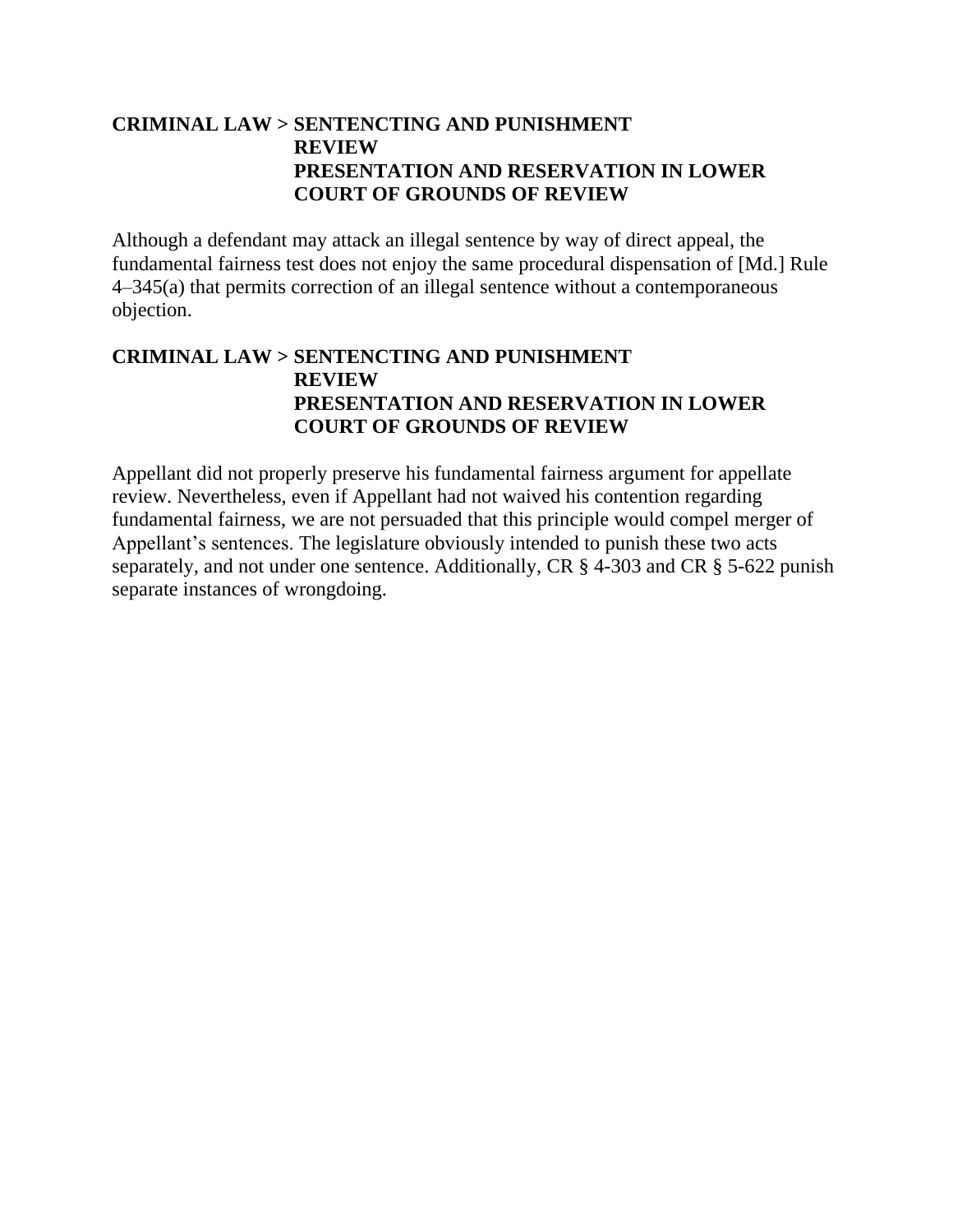Circuit Court for Baltimore City Case No. 118250011

#### REPORTED

#### IN THE COURT OF SPECIAL APPEALS

#### OF MARYLAND

No. 430

September Term, 2019 \_\_\_\_\_\_\_\_\_\_\_\_\_\_\_\_\_\_\_\_\_\_\_\_\_\_\_\_\_\_\_\_\_\_\_\_\_\_

#### JAMEL CLARK

v.

#### STATE OF MARYLAND \_\_\_\_\_\_\_\_\_\_\_\_\_\_\_\_\_\_\_\_\_\_\_\_\_\_\_\_\_\_\_\_\_\_\_\_\_\_

Fader, C.J., Reed, Adkins, Sally D. (Senior Judge, Specially Assigned),

JJ. \_\_\_\_\_\_\_\_\_\_\_\_\_\_\_\_\_\_\_\_\_\_\_\_\_\_\_\_\_\_\_\_\_\_\_\_\_\_

Opinion by Reed, J. \_\_\_\_\_\_\_\_\_\_\_\_\_\_\_\_\_\_\_\_\_\_\_\_\_\_\_\_\_\_\_\_\_\_\_\_\_\_

Filed: April 30, 2020

Pursuant to Maryland Uniform Electronic Legal Materials Act materiais Act<br>(§§ 10-1601 et seq. of the State Government Article) this document is authe

Suzanne Johnson 2020-10-23 14:04-04:00

Suzanne C. Johnson, Clerk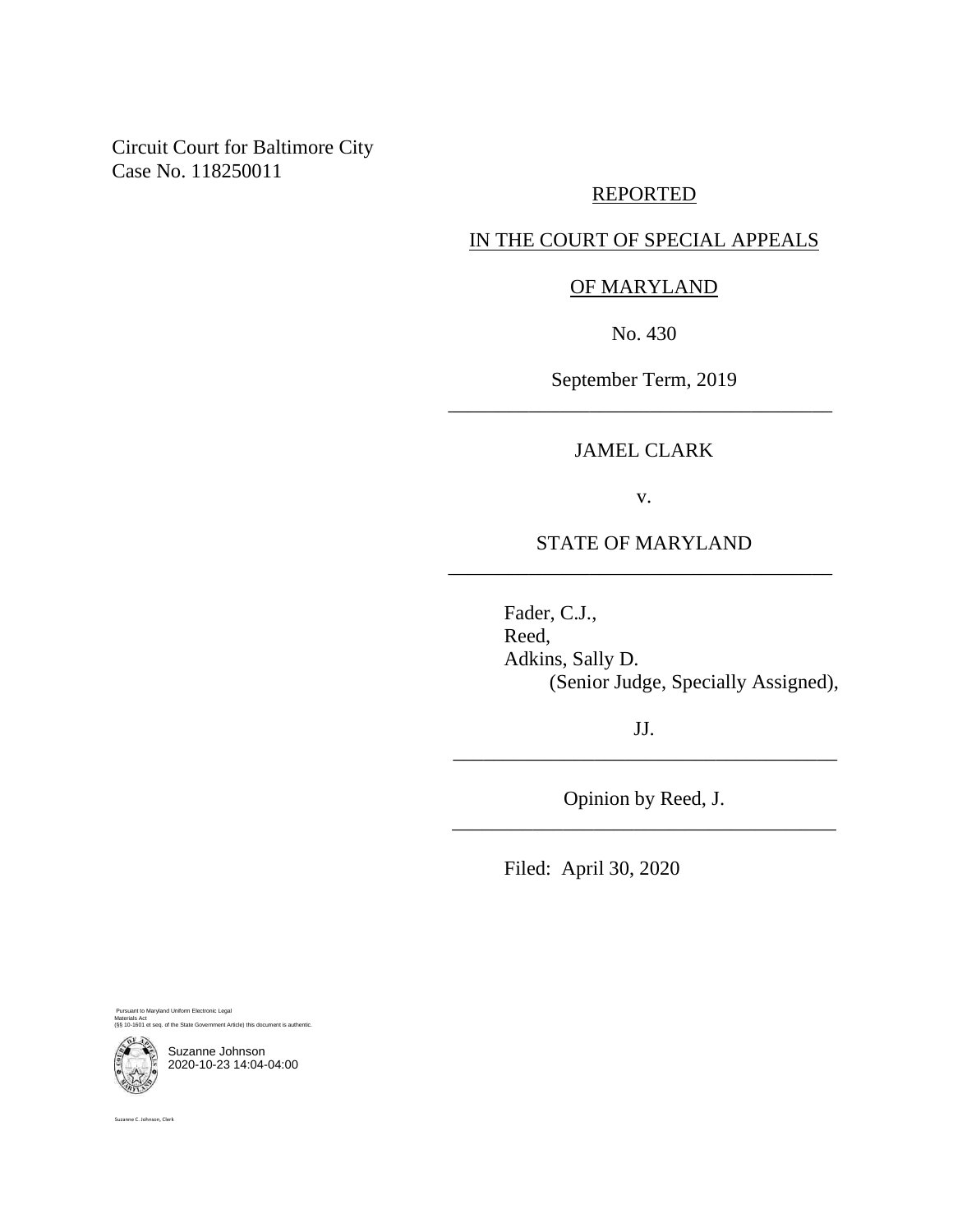After a jury trial in the Circuit Court for Baltimore City, Jamel Clark ("Appellant") was convicted of possession of a firearm by a person previously convicted of a felony involving a controlled dangerous substance, in violation of Md. Code Ann., Crim. Law ("CR")  $\S$  5-622(b), and possession of an assault weapon, in violation of CR  $\S$  4-303(a)(2). The trial court imposed two, consecutive sentences for a total eight-year sentence. Appellant raises a single question on appeal, which we have rephrased for clarity:<sup>1</sup>

I. Must Appellant's sentences for possession of a firearm by a person previously convicted of a felony involving a controlled dangerous substance and possession of an assault weapon be merged, where they were based on the possession of a single firearm?

For the following reasons, we affirm.

# **FACTUAL AND PROCEDURAL BACKGROUND**

On March 6, 2018, while in jail for reasons not disclosed by the record, Appellant called his girlfriend, Ms. McGregor. During the recorded conversation, Appellant asked Ms. McGregor about the location of his truck, to which she replied that it was sitting "out front," which meant it was in front of her house. When Appellant questioned if she had "moved his stuff," she informed him that "the stuff was still wrapped up" and that she had moved it to the back closet "on top of the Christmas tree box." Appellant further inquired

<sup>&</sup>lt;sup>1</sup> Appellant presents the following question:

<sup>1.</sup> Must this Court merge Mr. Clark's sentences for possession of a firearm under Md. Code Ann., Crim. Law § 5-622(b) and possession of an assault weapon under Md. Code Ann., Crim. Law  $\S$  4-303(a)(2) where the two offenses were based on the possession of a single firearm?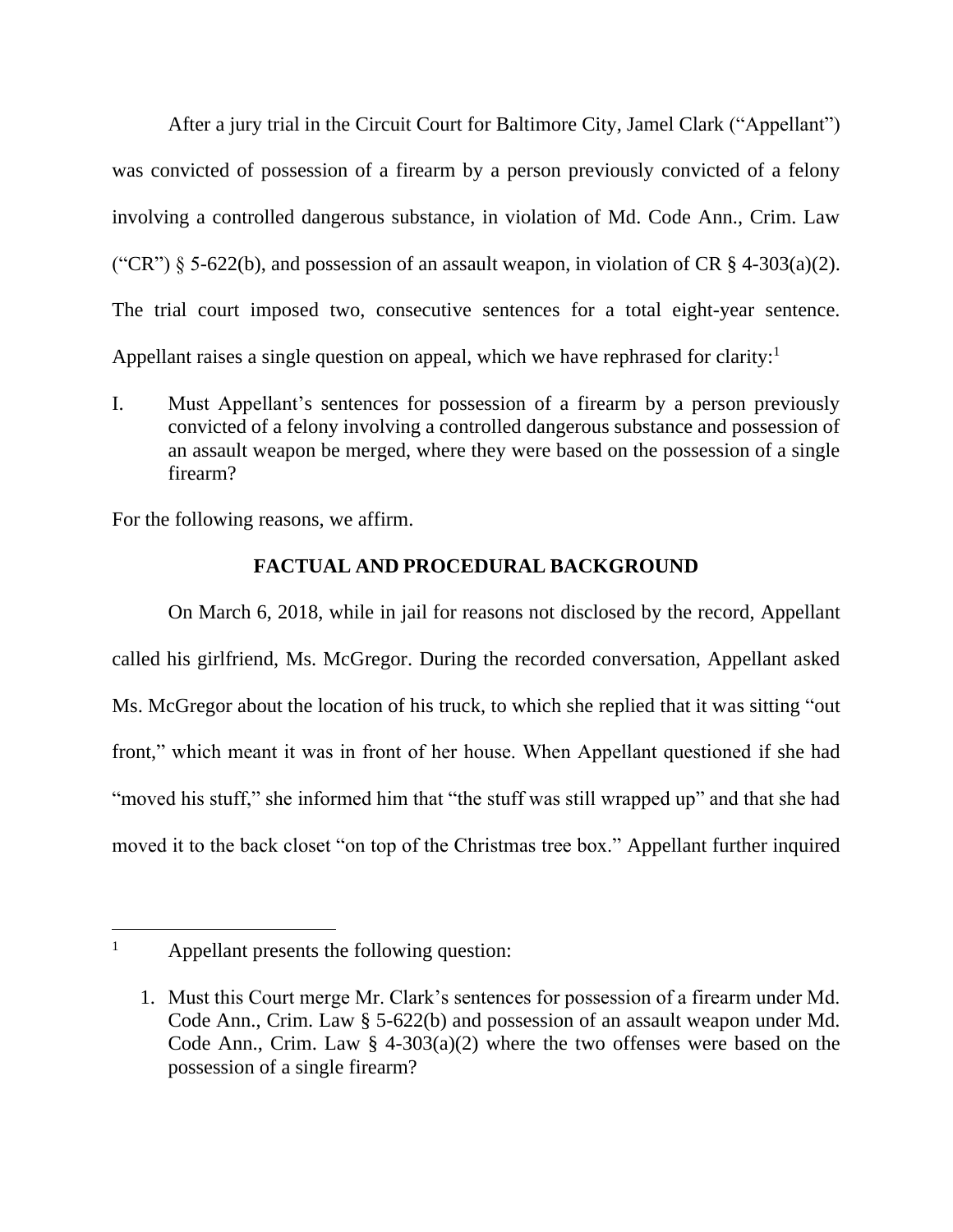of Ms. McGregor as to whether someone could see the "stuff," and she answered, "No." Detective Ian Smith ("Detective Smith") listened to this recorded call and based on what he heard Appellant say to Ms. McGregor, he applied for a warrant to search Ms. McGregor's house for contraband.

The next day, on March 7, 2018, Detective Smith and six officers executed the warrant at Ms. McGregor's house. When Ms. McGregor answered the door, the officers asked her if there "was anything in the house that they needed to know about," and she informed them that there was a weapon in the basement of the home, on top of the Christmas tree box. Ms. McGregor then directed the officers to the basement closet where they found the weapon, wrapped in clothes, on top of the Christmas tree box. The weapon was identified at trial as an Encom America 45-caliber semi-automatic pistol. When asked whose gun it was, Ms. McGregor confessed that Appellant had brought the weapon to her house. This exchange was captured on several officers' body-worn cameras. Appellant was subsequently charged with five firearm possession offenses and illegal possession of ammunition.<sup>2</sup> Three of the six counts were nol prossed by the State, while the remaining three counts — possession of a firearm by a person previously convicted of a felony involving a controlled dangerous substance, possession of an assault weapon and illegal possession of ammunition — went to trial.

On March 29, 2019, a trial was held, and the State called Detective Smith to testify as to the steps he took in discovering the weapon, from listening to Appellant's jail call, to

<sup>&</sup>lt;sup>2</sup> While executing the warrant, the officers also recovered a box of ammunition for a firearm that was not an Encom America 45-caliber semi-automatic pistol.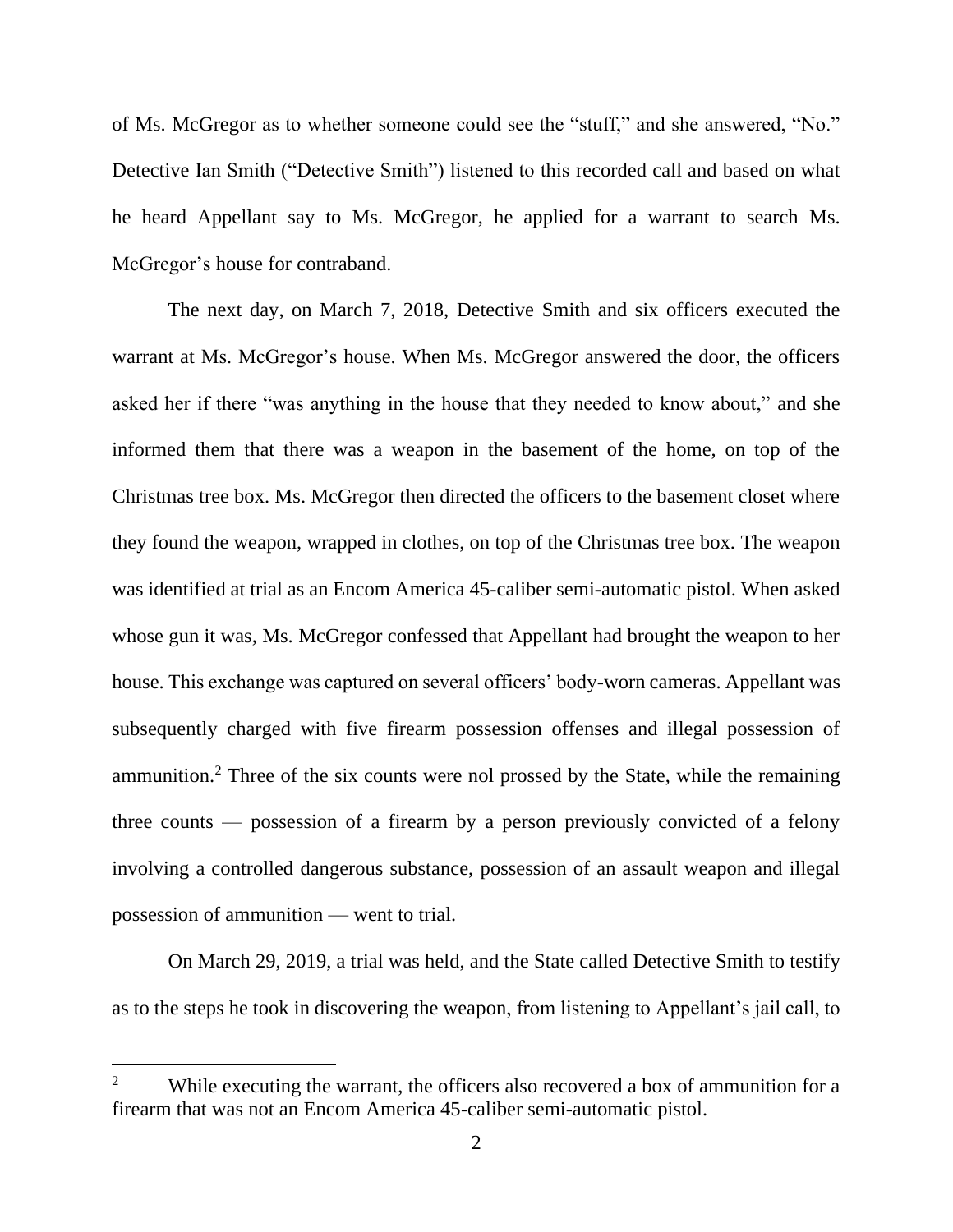executing the warrant. He explained during his testimony that when he executed the search warrant at Ms. McGregor's house, he was looking for contraband, either "a firearm of some type" or "drugs of some kind." He also testified that because he has listened to hundreds of jail calls, he can recognize when people are discussing contraband. The State also called Ms. McGregor, who testified about the search of her home on March 7, 2018. She testified that during the search, when first asked about whose gun it was that officers found in the basement, she did not answer, and after officers "alluded to arresting [her]," she stated that Appellant brought the weapon to her house. However, at trial, Ms. McGregor testified that "another friend" of hers brought the gun to her home. Ms. McGregor stated that she lied because Appellant was already in jail, and her other friend might not be a threat to her and her child.

The State then proceeded to play two video clips from the body-worn cameras as prior inconsistent statements. In the first clip, Ms. McGregor led the officers to the gun and said that the gun did not belong to her, but she did know how it got there. In the second clip, the officers repeatedly asked Ms. McGregor about who brought the gun to her house, and she eventually admits that it was Appellant. At the end of the trial, the State read a stipulation between the state and defense into evidence, which stated:

The Defendant has been charged with possession of a firearm. The parties hereby stipulate that the Defendant is prohibited from possessing a firearm because of a previous condition that prohibits his possession of a firearm. The parties also stipulate that the firearm in question is classified as an assault pistol.

After deliberations, the jury convicted Appellant of possession of a firearm by a person previously convicted of a felony involving a controlled dangerous substance, in

3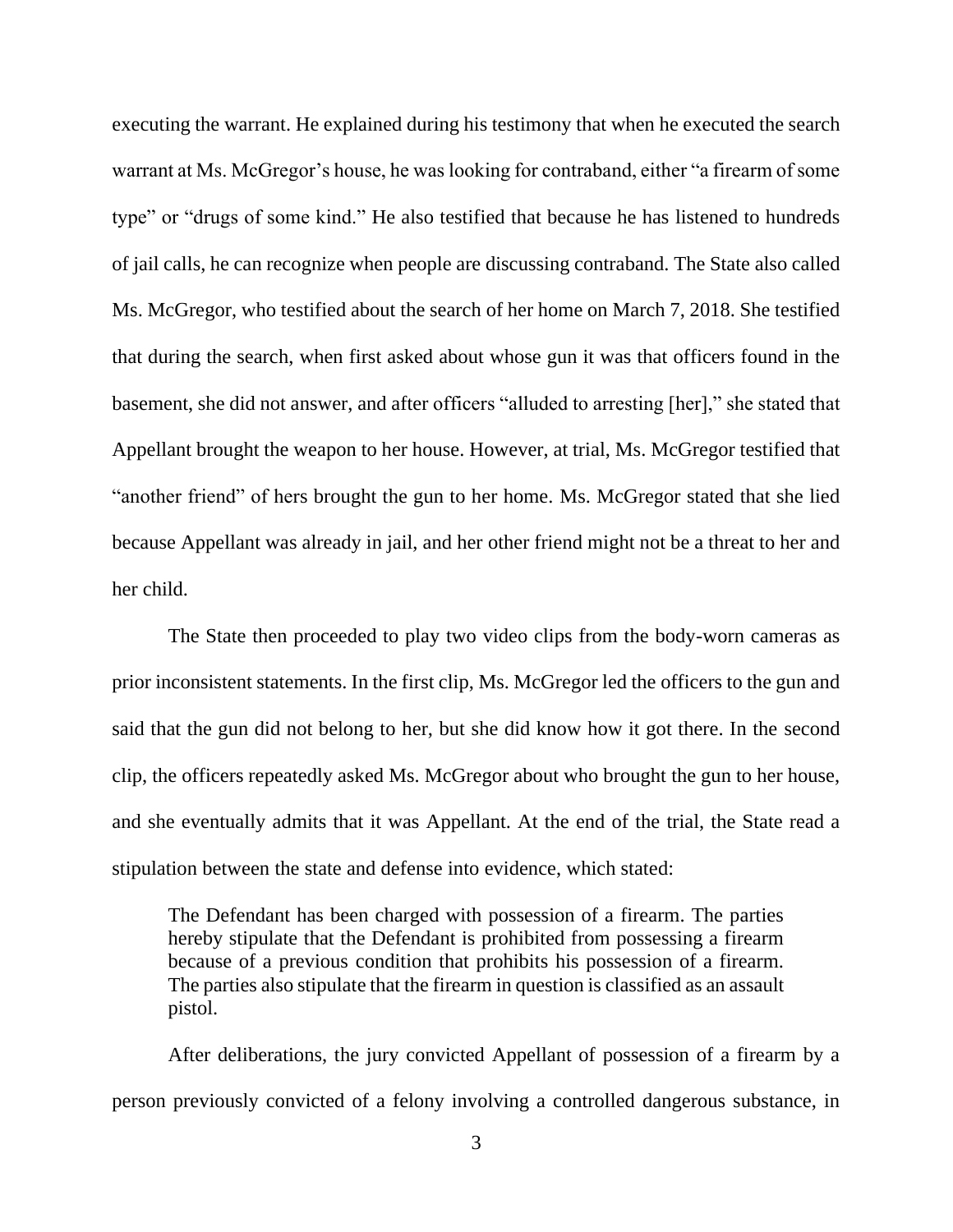violation of CR § 5-622(b), and possession of an assault weapon, in violation of CR § 4- 303(a)(2). Appellant was acquitted of illegal possession of ammunition pursuant to Md. Code Ann., Pub. Safety § 5-133.1(b). Appellant was subsequently sentenced to two consecutive sentences, first for five years and then three years (the statutory maximums), for a total of eight years. This timely appeal followed.

#### **DISCUSSION**

#### **A. Parties' Contentions**

Appellant argues that his sentences must merge for four reasons: (1) under the required evidence test, possession of an assault weapon is a lesser included offense of possession of a firearm by a person previously convicted of a felony involving a controlled dangerous substance; (2) even if they do not merge under the required evidence test, they must merge because the legislature intended for them to merge; (3) even if the legislature's intent is ambiguous, the rule of lenity requires that the sentences merge; and (4) principles of fundamental fairness compel merger.

The State asserts that under the required evidence test, the sentences do not merge because each conviction requires distinct evidence. The State maintains that the rule of lenity does not apply, because the General Assembly did not intend for CR § 4-303 and CR § 5-622 to merge for sentencing purposes, nor are the statutes ambiguous. Additionally, the State notes that the doctrine of fundamental fairness does not compel merger because the circuit court has discretion in determining whether it will merge sentences.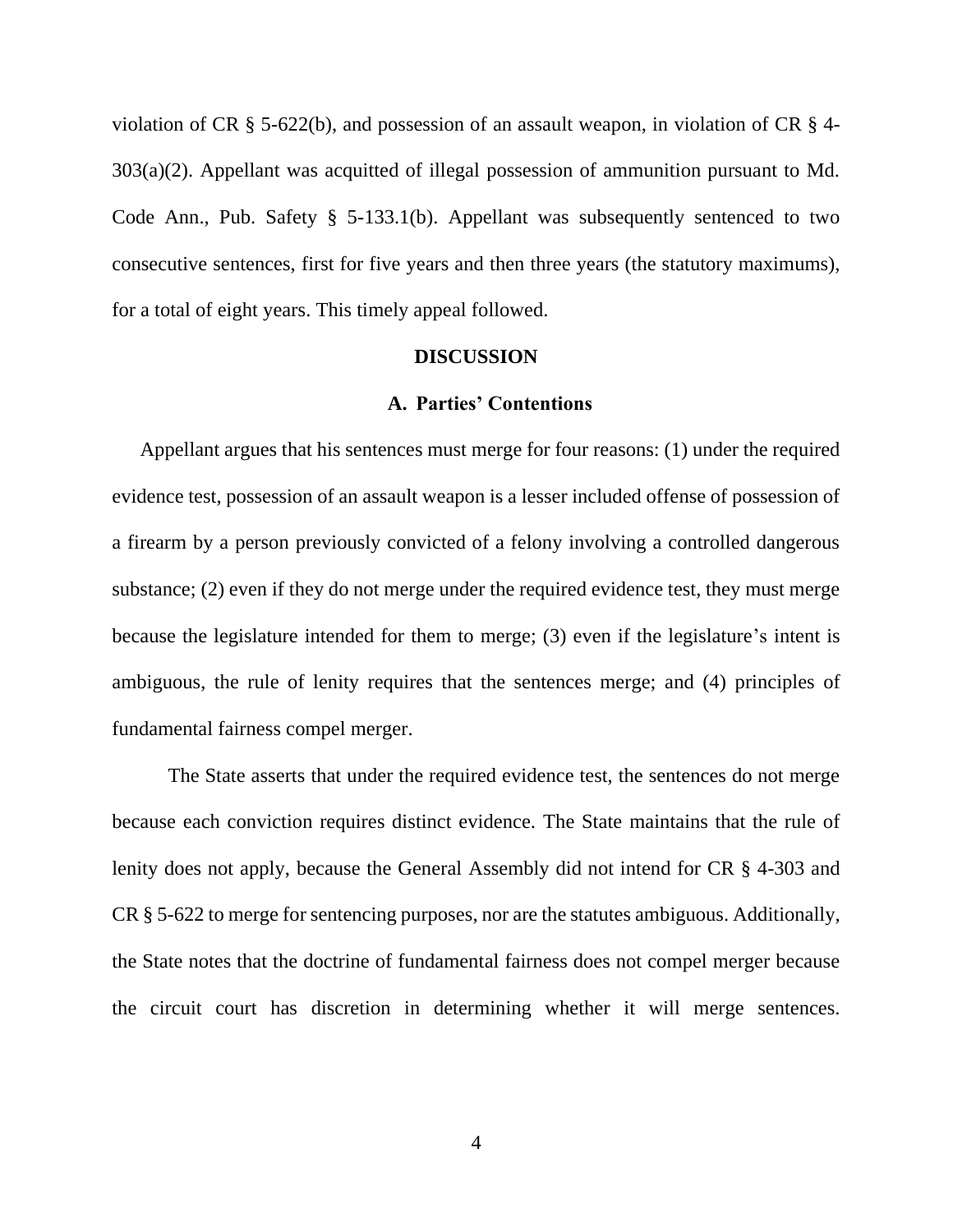#### **B. Standard of Review**

If certain convictions are required to be merged for sentencing purposes, and they are not, the trial court has committed "reversible error," and as a matter of law, the sentence is illegal. *Britton v. State*, 201 Md. App. 589, 598–99 (2011). We take note that Appellant did not argue at sentencing that his sentences should merge. However, "[w]e have held that because of the inherent illegality of the sentence, the normal preservation requirements do not apply in this context." *Latray v. State*, 221 Md. App. 544, 555 (2015) (citing *Pair v. State*, 202 Md. App. 617, 624 (2011)). Pursuant to Maryland Rule § 4-345(a), a court "may correct an illegal sentence at any time." Considering that the trial court's determination regarding sentencing is governed by the Criminal Law article, we must examine whether the trial court's conclusions were legally correct under a *de novo* standard of review. *Blickenstaff v. State*, 393 Md. 680, 683 (2006).

#### **C. Analysis**

#### *Required Evidence Test*

As applied to the States through the Fourteenth Amendment, the Fifth Amendment's Double Jeopardy Clause states that no person "shall . . . be subject for the same offense to be twice put in jeopardy of life or limb." U.S. Const. amend. V; *see also Benton v. Maryland*, 395 U.S. 784, 787 (1969). Fundamentally, "[t]he Fifth Amendment guarantee against double jeopardy prohibits both successive prosecutions for the same offense as well as multiple punishment for the offense." *Newton v. State*, 280 Md. 260, 262—63 (1977). By virtue of Maryland common law, double jeopardy forbids "a defendant [from being] 'put in jeopardy again for the same offense—in jeopardy of being convicted of a crime for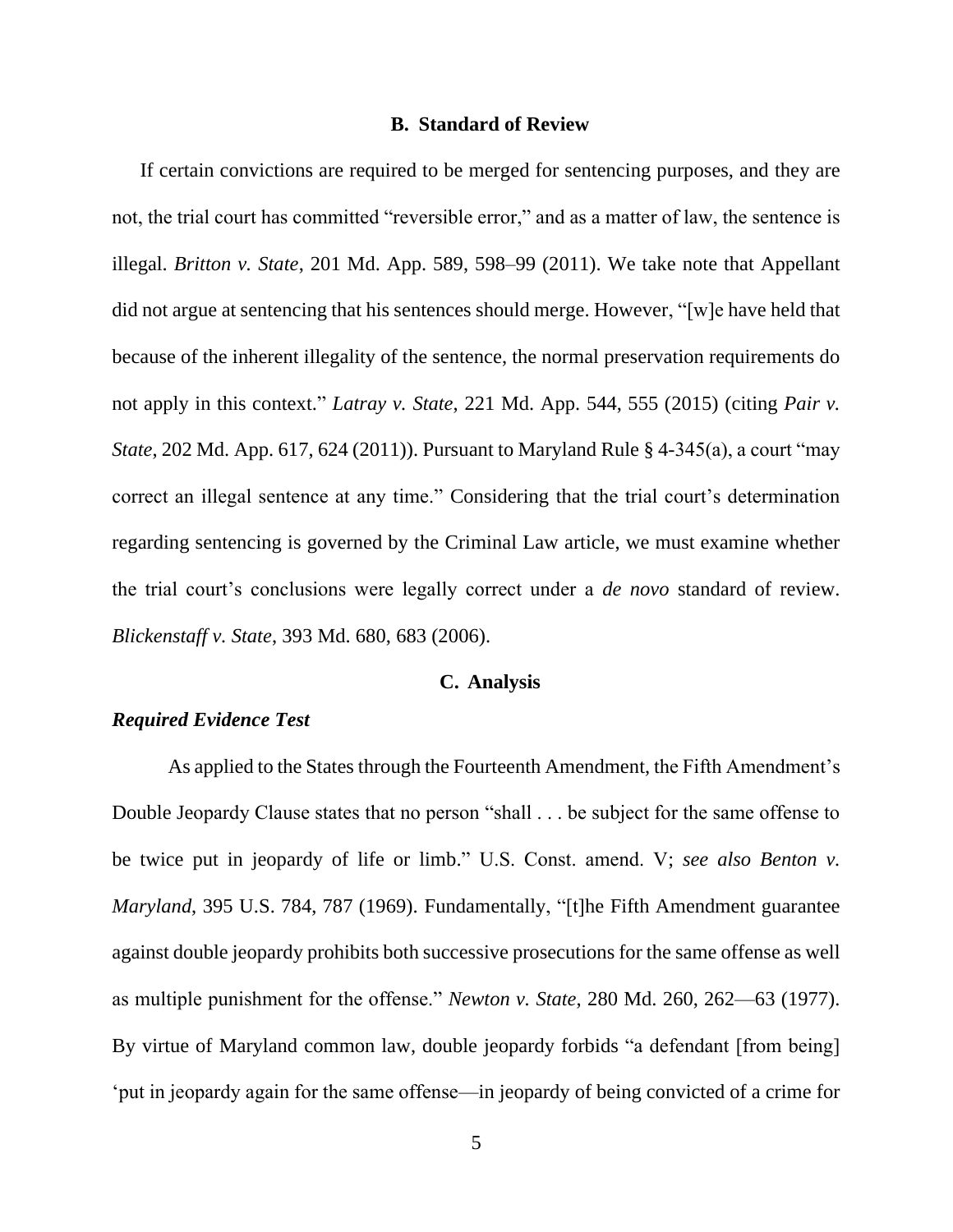which he has been acquitted; in jeopardy of being twice convicted and punished for the same crime.'" *State v. Griffiths*, 338 Md. 485, 489 (1995) (quoting *Gianiny v. State*, 320 Md. 337, 347 (1990)). The standard outlined by the Supreme Court in deciding whether two offenses are deemed to be one in the same for double jeopardy purposes is the *Blockburger* test. *Blockburger v. United States*, 284 U.S. 299 (1932). The "required evidence test," the name by which the rule was originally known,<sup>3</sup> as explained in *Blockburger,* stands as follows:

The applicable rule is that where the same act or transaction constitutes a violation of two distinct statutory provisions, the test to be applied to determine whether there are two offenses or only one, is whether each provision requires proof of a fact which the other does not.

*Blockburger*, 284 U.S. at 304.

Maryland law has also expounded on the required evidence test, with a focus on the

elements of the offenses. In *Thomas v. State*, the Court of Appeals elaborated:

If each offense requires proof of a fact which the other does not, or in other words, if each offense contains an element which the other does not, the offenses are not the same for double jeopardy purposes even though arising from the same conduct or episode. But, where only one offense requires proof of an additional fact, so that all elements of one offense are present in the other, the offenses are deemed to be the same for double jeopardy purposes.

*Thomas v. State*, 277 Md. 257, 267 (1976); *see also Newton*, 280 Md. at 268; *Nightingale* 

*v. State*, 312 Md. 699, 703 (1988). Therefore, if offenses are required to merge according

<sup>3</sup> While the *Blockburger* test is the most well-known phrase used for the test in determining whether sentences arising out of the same offense, the "required evidence test" was first fashioned through *Morey v. Commonwealth*, 108 Mass. 433 (1871) and was adopted by the Supreme Court in *Gavieres v. United States*, 220 U.S. 338 (1911). The name "required evidence test" is still widely used and accepted today.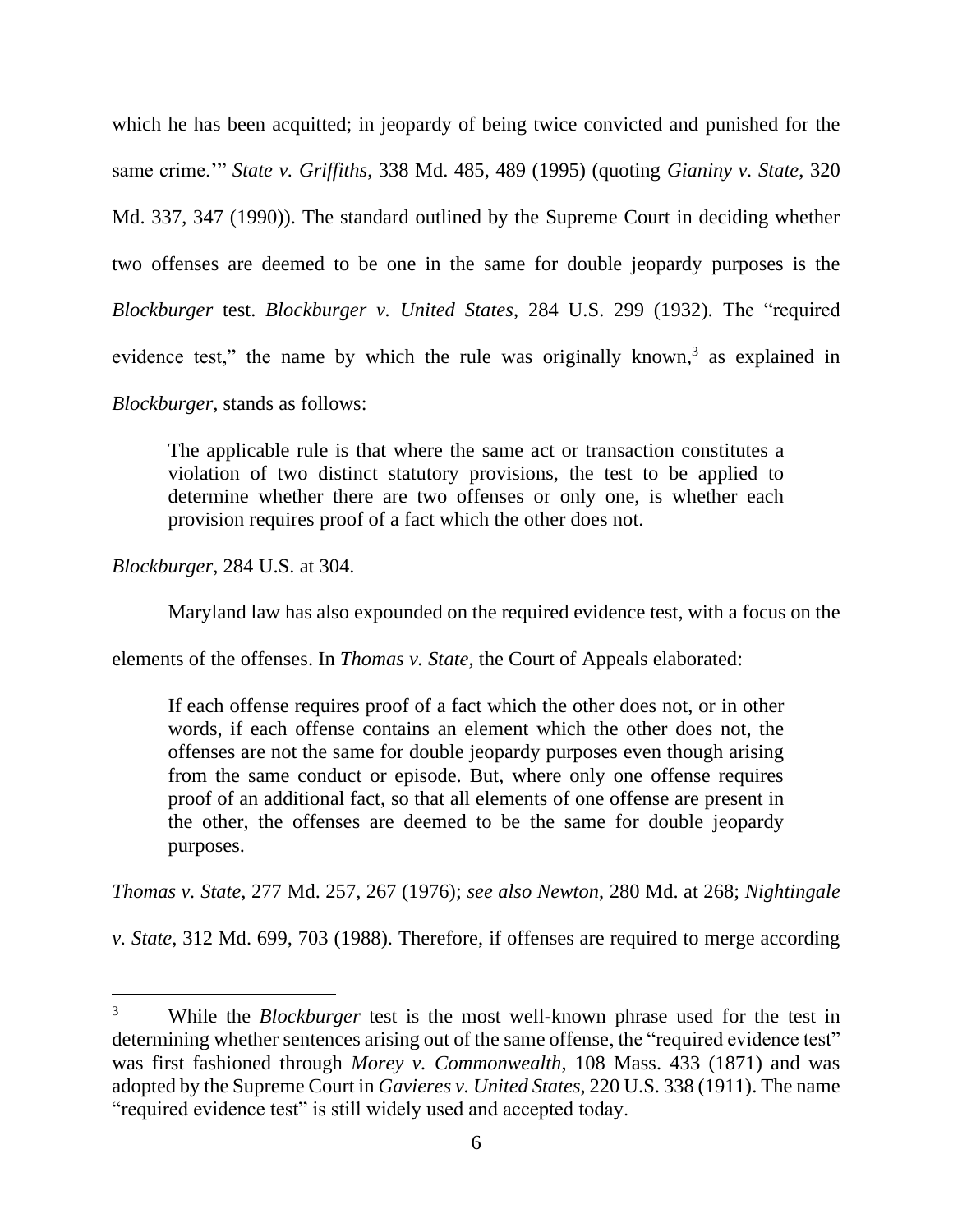to the required evidence test, then a defendant cannot be penalized under separate sentences. *See McGrath v. State*, 356 Md. 20, 24 (1999). The Court of Appeals has outlined that "the required evidence test is not simply another rule of statutory construction. Instead, it is a long-standing rule of law to determine whether one offense is included within another when both are based on the same act or acts." *McGrath*, 356 Md. 20 at 24 (quoting *State v. Lancaster*, 332 Md. 385, 409—410 (1993)) (internal citations omitted). With this in mind, we now turn to an examination of the elements of each of the offenses at issue in this case.

Appellate courts in Maryland have not before had the opportunity to determine whether possession of an assault weapon would merge with possession of a firearm by a person previously convicted of a felony involving a controlled dangerous substance. This analysis starts with an examination of the elements of each offense, and we will then assess whether each offense can exist without the other.

CR § 4-303 states, in relevant part,

(a) Except as provided in subsection (b) of this section, a person may not:

(2) possess, sell, offer to sell, transfer, purchase, or receive an assault weapon.

CR  $§$  4-303(a).

When Appellant was sentenced in this case, CR § 5-622 provided:

(a) In this section, "firearm" includes: (1) a handgun, antique firearm, rifle, shotgun, short-barreled shotgun, and short-barreled rifle, as those words are defined in § [4-201](https://1.next.westlaw.com/Link/Document/FullText?findType=L&pubNum=1016992&cite=MDCRLWS4-201&originatingDoc=NF6FFD7C051C511E9A8A0D4207215C71C&refType=LQ&originationContext=document&transitionType=DocumentItem&contextData=(sc.Folder*cid.d38ee72e16b5406a8fd2e15c3542a95a*oc.UserEnteredCitation)) of this article; (2) a machine gun, as defined in § [4-401](https://1.next.westlaw.com/Link/Document/FullText?findType=L&pubNum=1016992&cite=MDCRLWS4-401&originatingDoc=NF6FFD7C051C511E9A8A0D4207215C71C&refType=LQ&originationContext=document&transitionType=DocumentItem&contextData=(sc.Folder*cid.d38ee72e16b5406a8fd2e15c3542a95a*oc.UserEnteredCitation)) of this article; and (3) a regulated firearm, as defined in § 5-101 of the Public [Safety](https://1.next.westlaw.com/Link/Document/FullText?findType=L&pubNum=1077489&cite=MDPUSTYS5-101&originatingDoc=NF6FFD7C051C511E9A8A0D4207215C71C&refType=LQ&originationContext=document&transitionType=DocumentItem&contextData=(sc.Folder*cid.d38ee72e16b5406a8fd2e15c3542a95a*oc.UserEnteredCitation)) [Article.](https://1.next.westlaw.com/Link/Document/FullText?findType=L&pubNum=1077489&cite=MDPUSTYS5-101&originatingDoc=NF6FFD7C051C511E9A8A0D4207215C71C&refType=LQ&originationContext=document&transitionType=DocumentItem&contextData=(sc.Folder*cid.d38ee72e16b5406a8fd2e15c3542a95a*oc.UserEnteredCitation))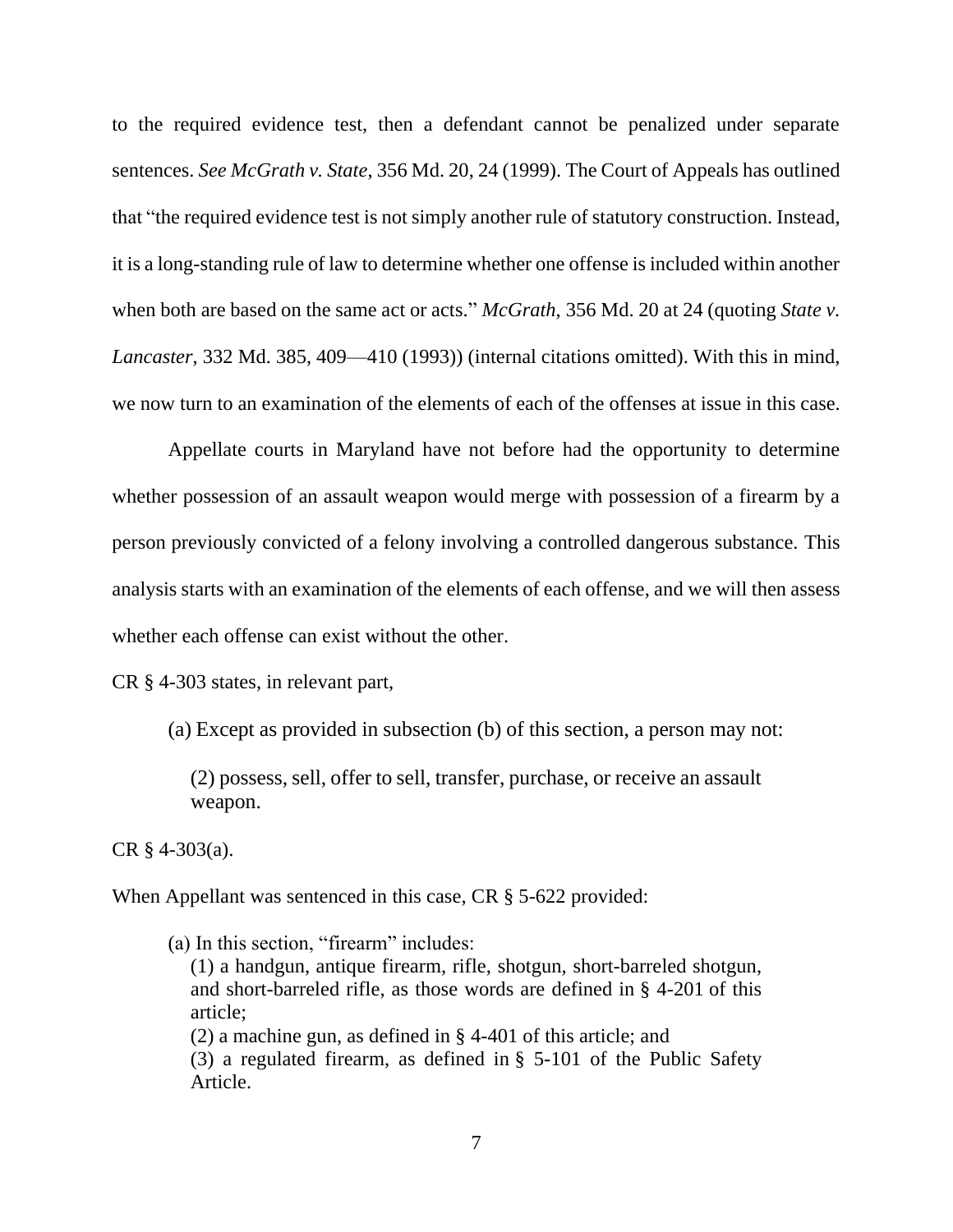(b) A person may not possess, own, carry, or transport a firearm if that person has been convicted of:

(1) a felony under this title;

(2) a crime under the laws of another state or of the United States that would be a felony under this title if committed in this State[.]

CR  $\S$  5-622(a)—(b). Stated plainly, the elements of possession of an assault weapon are: (1) possession (2) of an assault weapon. *See* CR § 4-303. The elements of possession of a firearm by a person previously convicted of a felony involving a controlled dangerous substance are (1) possession (2) of a firearm (3) by a person previously convicted of a felony involving a controlled dangerous substance. *See* CR § 5-622.

There is no dispute that the first element of each crime is present in both CR  $\S$  5-622 and CR §4-303, possession. Yet, for the statutes' second component, the essential element present in the former crime, but not the latter, is a person previously convicted of a felony involving a controlled dangerous substance; the essential element presented in the latter crime, but not the former, is the type of weapon possessed. Appellant argues that because the definition of firearm in CR  $\S$  5-622(a) "necessarily" includes an assault weapon, as required by CR § 4-303, they are the same element for the purposes of the required evidence test. We disagree, primarily for two reasons.

First, when a defendant is convicted of a felony involving a controlled dangerous substance, they have been disqualified from possessing a firearm, while someone who has not been convicted of a felony under Title 5 of the Criminal Law Code is allowed to possess a firearm, within the purview of the law and subject to other prerequisites. Essentially, CR § 5-622 places a condition on who can and cannot possess a firearm. On the other hand, CR § 4-303 places no condition on whether someone can or cannot possess an assault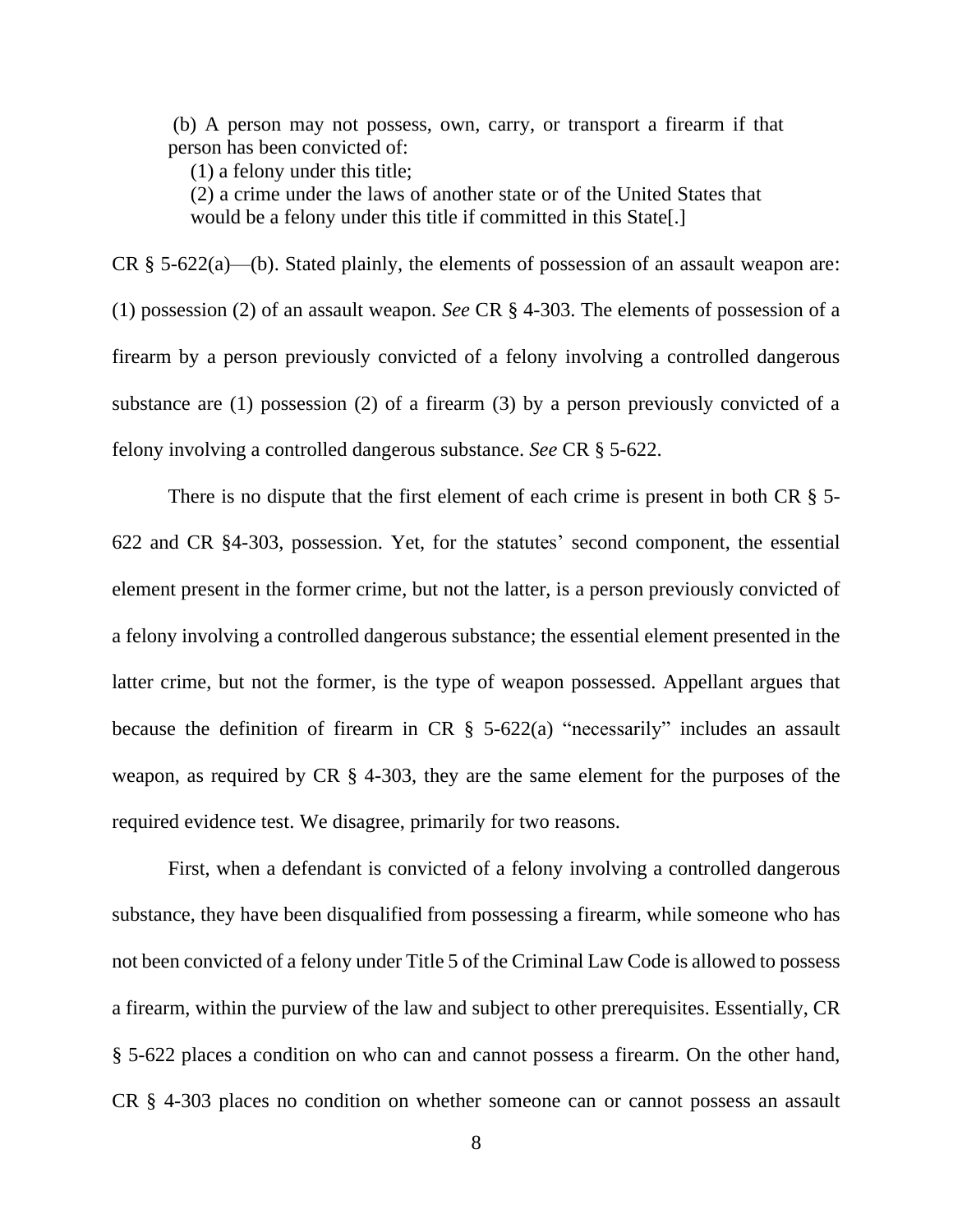weapon. Under section (a)(2) of CR § 4-303, no person can possess an assault weapon, notwithstanding the limited exceptions noted in CR § 4-303(b). When Appellant, a convicted felon, possessed an assault weapon, a specific kind of firearm, he violated two distinct and separate statutes, as (1) a prohibited person in possession of (2) a prohibited weapon. Thus, the second components of each statute are not the same elements for the purposes of the required evidence test. Moreover, a defendant can in fact be subject to the offense of possession of a firearm having been previously convicted of a felony involving a controlled dangerous substance, and not to the offense of possession of an assault weapon. This is simply because while all assault weapons may be firearms, not all firearms are assault weapons.

Therefore, because each crime required proof that the other did not, and each offense can exist without the other, the conviction for possession of an assault weapon does not merge with possession of a firearm by a person previously convicted of a felony involving a controlled dangerous substance under the required evidence test.

#### *Rule of Lenity*

Nonetheless, the required evidence test is not an "exclusive standard" by which we determine whether sentences should merge. *See Brooks v. State*, 284 Md. 416, 423 (1979). The rule of lenity—a principle of statutory interpretation—can require the merger of sentences even when the required evidence test has not been satisfied. *Pair*, 202 Md. App. at 637. In *Walker v. State*, we outlined the scope of the rule, stating:

[The rule of lenity] is purely a question of reading legislative intent. If the Legislature intended two crimes arising out of a single act to be punished separately, we defer to that legislated choice. If the Legislature intended but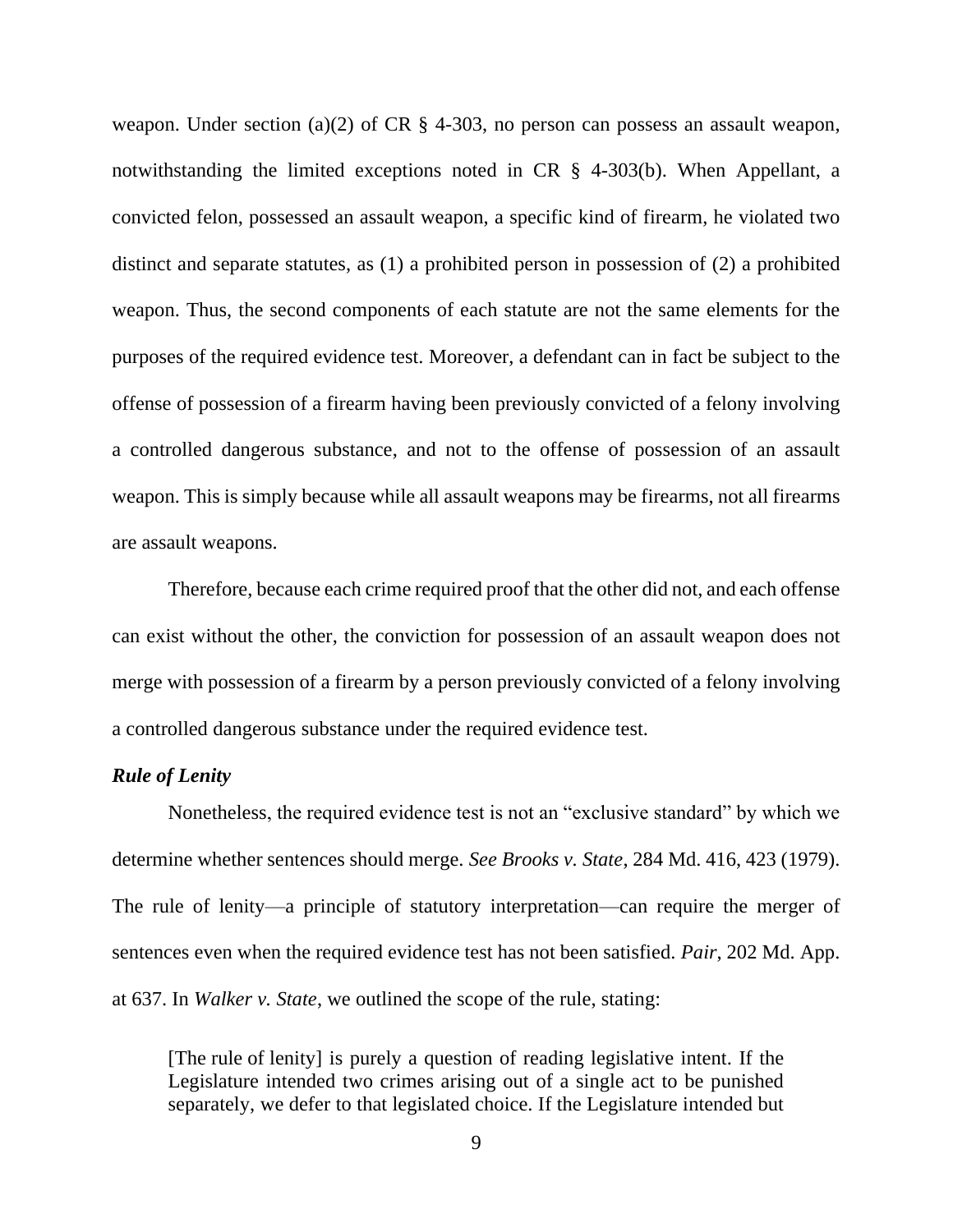a single punishment, we defer to that legislated choice. If we are uncertain as to what the Legislature intended, we turn to the so-called 'Rule of Lenity,' by which we give the defendant the benefit of the doubt.

*Walker v. State*, 53 Md. App. 171, 201 (1982) (internal citations omitted). Because the rule of lenity is "a matter of legislative intent," it is only applicable "where at least one of the two offenses subject to the merger analysis is a statutory offense." *Latray*, 221 Md. App. at 555 (citing *Pair*, 202 Md. App. at 638). If offenses merge under this rule, "the offense carrying the highest maximum authorized sentence is ordinarily considered to be the greater offense. Thus, 'the offense carrying the lesser maximum penalty merges into the offense carrying the greater penalty.'" *Miles v. State*, 349 Md. 215, 221 (1998) (quoting *Williams* v. State, 323 Md. 312, 322 (1991)).

In a "probing examination" of the rule of lenity, this Court has acknowledged that "an inquiry into legislative intent is not only meaningless when at least one statute is not involved but is also meaningless when two statutes were enacted years apart and were not focused on the same subject matter." *Pair*, 202 Md. App. at 639. Therefore, if "two separate criminal statutes create separate offenses based on different criminal behavior with different criminal consequences, and there is no relevant legislative history suggesting that the Legislature intended to prohibit the imposition of separate sentences for the two separate crimes[,]" then the rule of lenity is inapplicable. *Fenwick v. State*, 135 Md. App. 167, 174-175 (2000) (citing *Wooten-Bey v. State*, 76 Md. App. 603 (1988), *aff'd on other grounds*, 318 Md. 301 (1990)).

Appellant asserts that the legislature intended that possession of an assault weapon and possession of a firearm by a person previously convicted of a felony involving a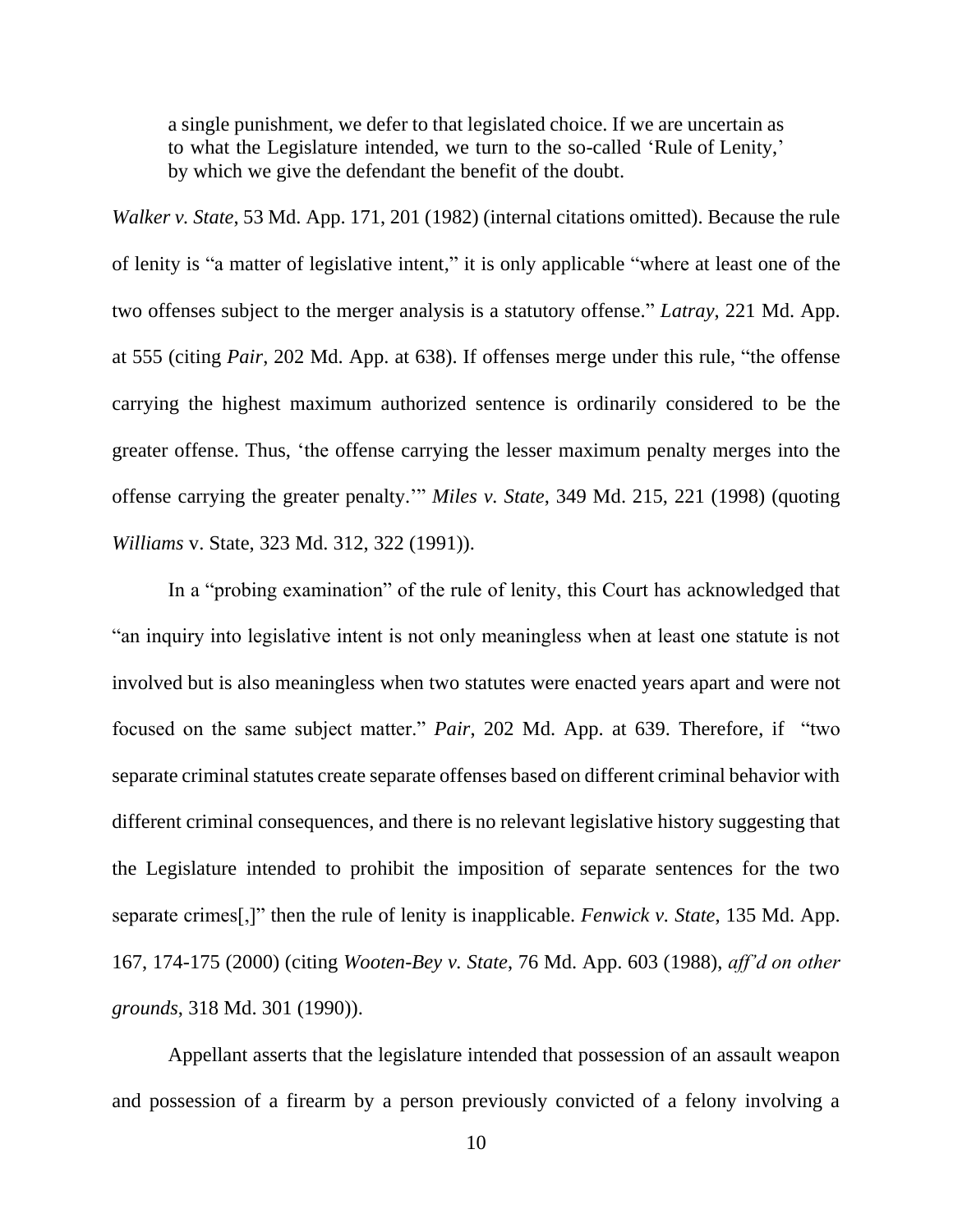controlled dangerous substance be punished by one sentence, but in the alternative, if we were to find the legislature's intent to be ambiguous, then the uncertainty should be resolved in his favor, under the rule of lenity. In review of the legislative history concerning CR § 4-303 and CR § 5-622, we are not convinced that the legislature intended that these two statutes—which penalize separate behavior with distinct consequences—be punished by one sentence rather than two, or that an ambiguity exists to merit application of the rule of lenity.

To begin, CR § 4-303 was enacted in 1994 and is codified under the "Weapons Crimes" of the Criminal Law Article as a misdemeanor with a maximum sentence of three years. *See* 1994 Md. Laws, ch. 456. The original provision only prohibited the possession of assault pistols, but the General Assembly expanded this provision under the Firearm Safety Act of 2013, after the mass shooting at Sandy Hook Elementary in December of 2012.<sup>4</sup> In *Potts v. State*, we explained that the objective of the Maryland Firearm Safety Act of 2013 was to "significantly modiffy] and expand net regulation of firearms, firearms dealers and ammunition in the state[.]" *Potts*, 231 Md. App. 398, 413 (2016) (citing S.B. 281 (2013 Session.), Fiscal and Policy Note at pg. 1).

Contrariwise, CR § 5-622 is located within the subtitle governing "Crimes Involving Controlled Dangerous Substances and Paraphernalia," under part III entitled "Related and

<sup>4</sup> Aaron C. Davis, *Maryland House Passes Strict Gun Control Measure Crafted after Newtown Massacre*, The Wash. Post. (April 3, 2013), https://www.washingtonpost.com/local/md-politics/maryland-house-passes-strict-guncontrol-measure-crafted-after-newtown-massacre/2013/04/03/303e1754-9c69-11e2-a941 a19bce7af755\_story.html.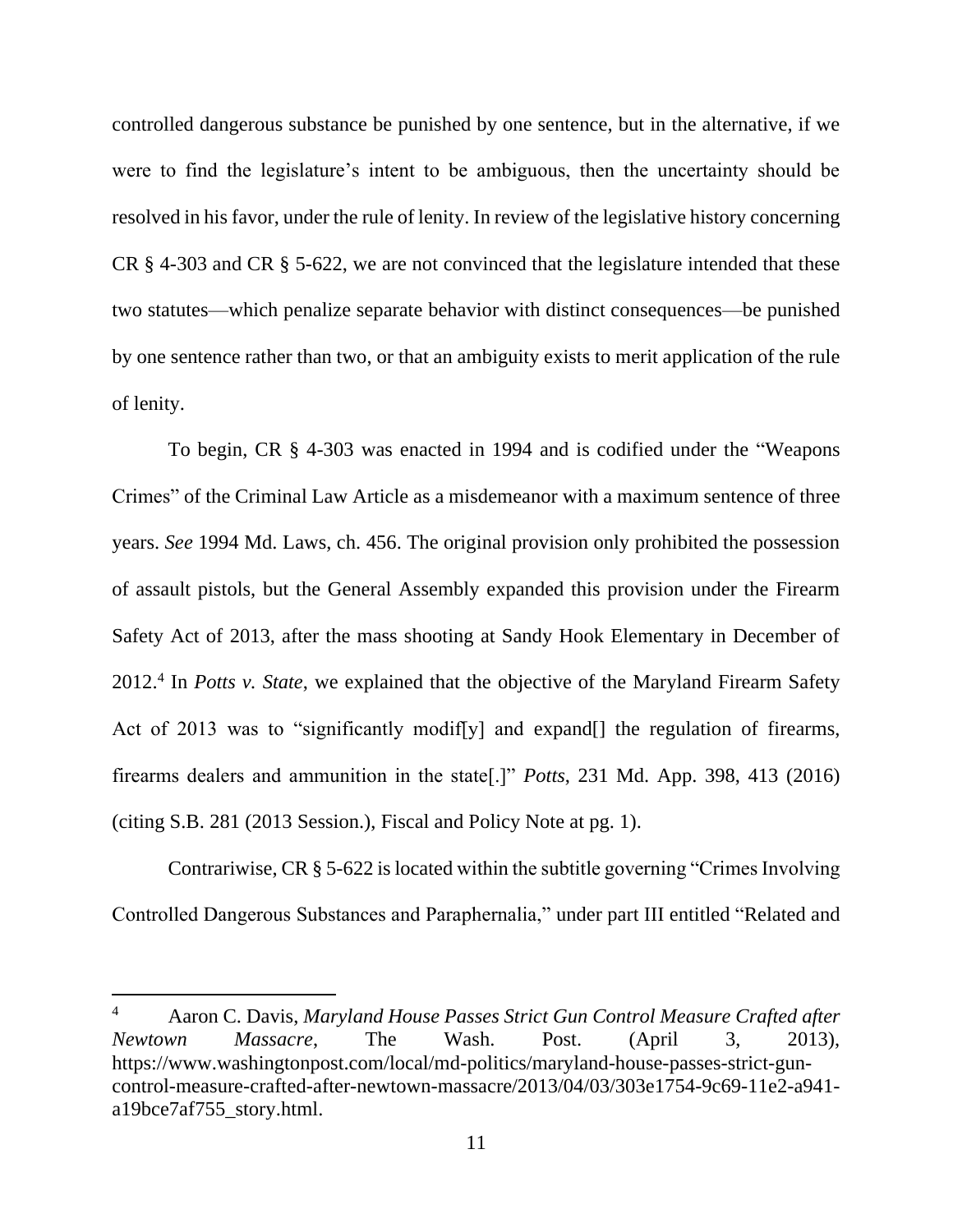Derivative Crimes." Enacted three years before CR § 4-303, this statute was passed in 1991 under the former Article 27, § 291A, superseding a misdemeanor statute that prohibited possession of a "pistol or revolver" by a person convicted of "manufacturing or distributing controlled dangerous substances." 1991 Md. Laws, ch. 613. The new section of CR § 5- 622's "statutory predecessor" widened the scope of possession to "firearms" and made the offense a felony, with a current maximum sentence of five years. *Neal v. State*, 191 Md. App 297, 311 (2010), CR § 5-622(c). Furthermore, "[s]ection 291A reflected the General Assembly's policy that persons convicted of violating the controlled dangerous substance laws be prohibited from thereafter possessing, owning, carrying, or transporting a firearm." *Id*.

Undoubtedly, these two criminal statutes proscribe two different criminal behaviors, with differing legislative policies behind their enactment, along with distinct punishments for violation of the prohibited acts stated therein. We do not find any indication of ambiguity in the application of these statutes, nor do we believe that it is "intrinsically unclear" as to the circumstances in which the statutes would be applicable. *See Fenwick*, 135 Md. App. at 174. As we have held, "the rule of lenity cannot be used to 'create an ambiguity where none exists.' If there is no ambiguity, 'the rule of lenity simply has no application.'" *Fenwick*, 135 Md. App. at 174 (quoting *Jones v. State*, 336 Md. 255, 261 (1994) (internal citations omitted). We therefore reject Appellant's contention that the Maryland General Assembly intended that CR § 4-303 and CR § 5-622 should not be punished by separate sentences, or, in the alternative, that the statutes contained ambiguities that would require this Court to apply the rule of lenity.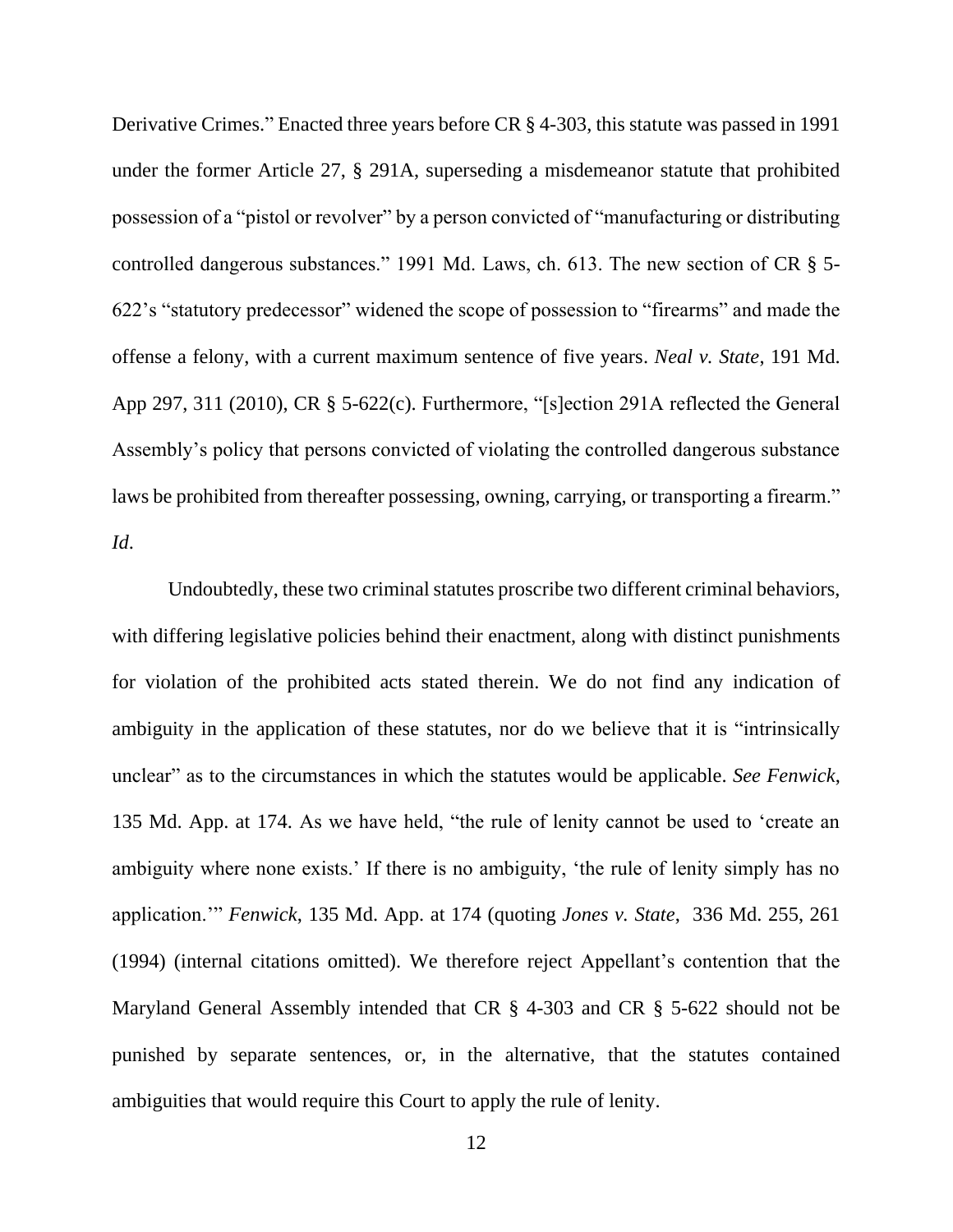Additionally, we reject Appellant's argument that CR § 4-303 and CR § 5-622 would merge because neither of the statutes contain "anti-merger" provisions, even though they support this contention by pointing out that the penalty provision of CR § 4-303 and the neighboring provisions of CR § 5-622 do in effect have this language. In *Latray,* we reiterated that "the absence of an anti-merger provision indicates that the Legislature did not address explicitly the topic of merger in the statutory scheme, but nothing more may be inferred from it." *Latray*, 221 Md. App. at 557. We unreservedly take into account this Court's remarks in *Pair* about legislative intent, where he cautioned: "when dealing with Maryland statutes, it is absurd to look for legislative intent or for the lack thereof in circumstances wherein there would be no occasion for the Legislature to have an intent, one way or the other. One does not look for legislative intent where there was none." *Pair*, 202 Md. App. at 641; *see also Wooten-Bey,* 76 Md. App. 603 at 629. We therefore look no further and do not find that the legislature intended to forbid separate sentences for CR § 4-303 and CR § 5-622 in the absence of anti-merger provisions.

#### *Fundamental Fairness*

The third prong of defense as to why two sentences may merge is the doctrine of fundamental fairness. In *Monoker v. State*, The Court of Appeals stated that fundamental fairness is "[o]ne of the most basic considerations in all our decisions . . . in meting out punishment for a crime." *Monoker v.* State, 321 Md. 214, 223 (1990); *see also McGrath,*  356 Md. at 25. "In deciding whether fundamental fairness requires merger, we have looked to whether the two crimes are 'part and parcel' of one another, such that one crime is 'an integral component' of the other." *Carroll v. State*, 428 Md. 679, 695 (2012) (quoting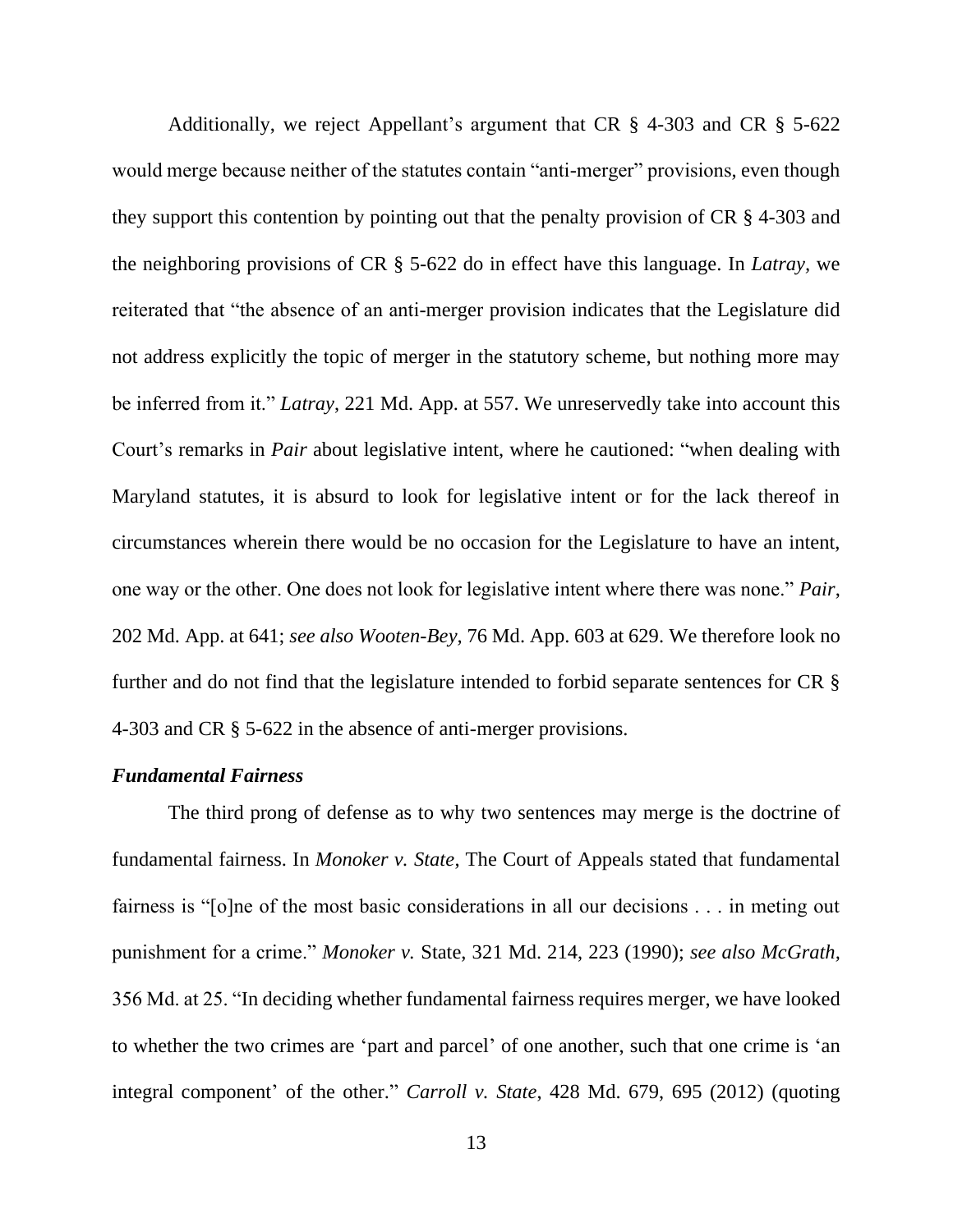*Monoker*, 321 Md. at 223-24). The fairness of the sentence is dependent on circumstances surrounding the defendant's convictions, and not just the elements of the crime; thus, the "inquiry is 'fact-driven.'" *Carroll*, 428 Md. at 695 (citing *Pair*, 202 Md. App. at 645). However, "[t]he principal justification for rejecting a claim that fundamental fairness begs merger in a given case is that the offenses punish separate wrongdoing." *Latray*, 221 Md. App. at 558 (citing *Carroll*, 428 Md. at 697–99 ("noting that conspiracy to commit armed robbery and attempted armed robbery do not merge under the principles of fundamental fairness because the defendant's convictions 'targeted two different crimes'")). *Id*.

And yet, even more dispositive is that "[a]lthough a defendant may attack an illegal sentence by way of direct appeal, the fundamental fairness test does not enjoy the same 'procedural dispensation of [Md.] Rule 4–345(a)' that permits correction of an illegal sentence without a contemporaneous objection." *Potts*, 231 Md. App at 414 (quoting *Pair,*  202 Md. App. at 649). Appellant admits at the beginning of his argument that he did not argue at sentencing that his sentences were fundamentally unfair. Consequently, Appellant did not properly preserve his fundamental fairness argument for appellate review. Nevertheless, even if Appellant had not waived his contention regarding fundamental fairness, we are not persuaded that this principle would compel merger of Appellant's sentences.

As discussed above, the legislature obviously intended to punish these two acts separately, and not under one sentence. Additionally, CR § 4-303 and CR § 5-622 punish separate instances of wrongdoing. Appellant, as a felon prohibited from possession *any*  kind of firearm, committed a separate crime when he possessed an assault weapon.